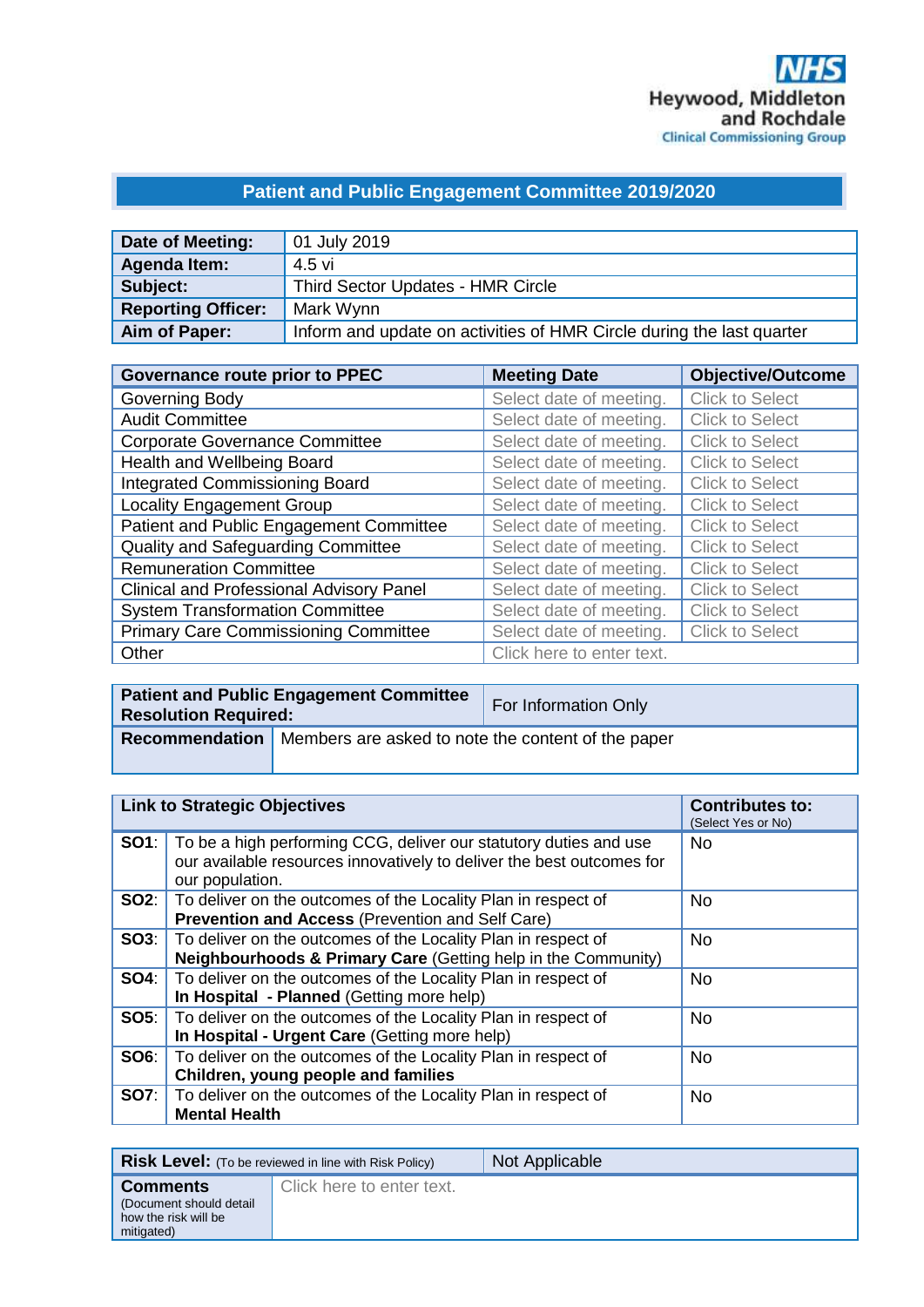| <b>Content Approval/Sign Off:</b>                                 |                |
|-------------------------------------------------------------------|----------------|
| The contents of this paper have been<br>reviewed and approved by: | Not Applicable |
| <b>Clinical Content signed off by:</b>                            | Not applicable |
| Financial content signed off by:                                  | Not applicable |

|                                                       | <b>Completed:</b> |
|-------------------------------------------------------|-------------------|
| Clinical Engagement taken place                       | Not Applicable    |
| Patient and Public Involvement                        | Not Applicable    |
| <b>Patient Data Impact Assessment</b>                 | Not Applicable    |
| Equality Analysis / Human Rights Assessment completed | Not Applicable    |

## **Executive Summary**

Please see attached report.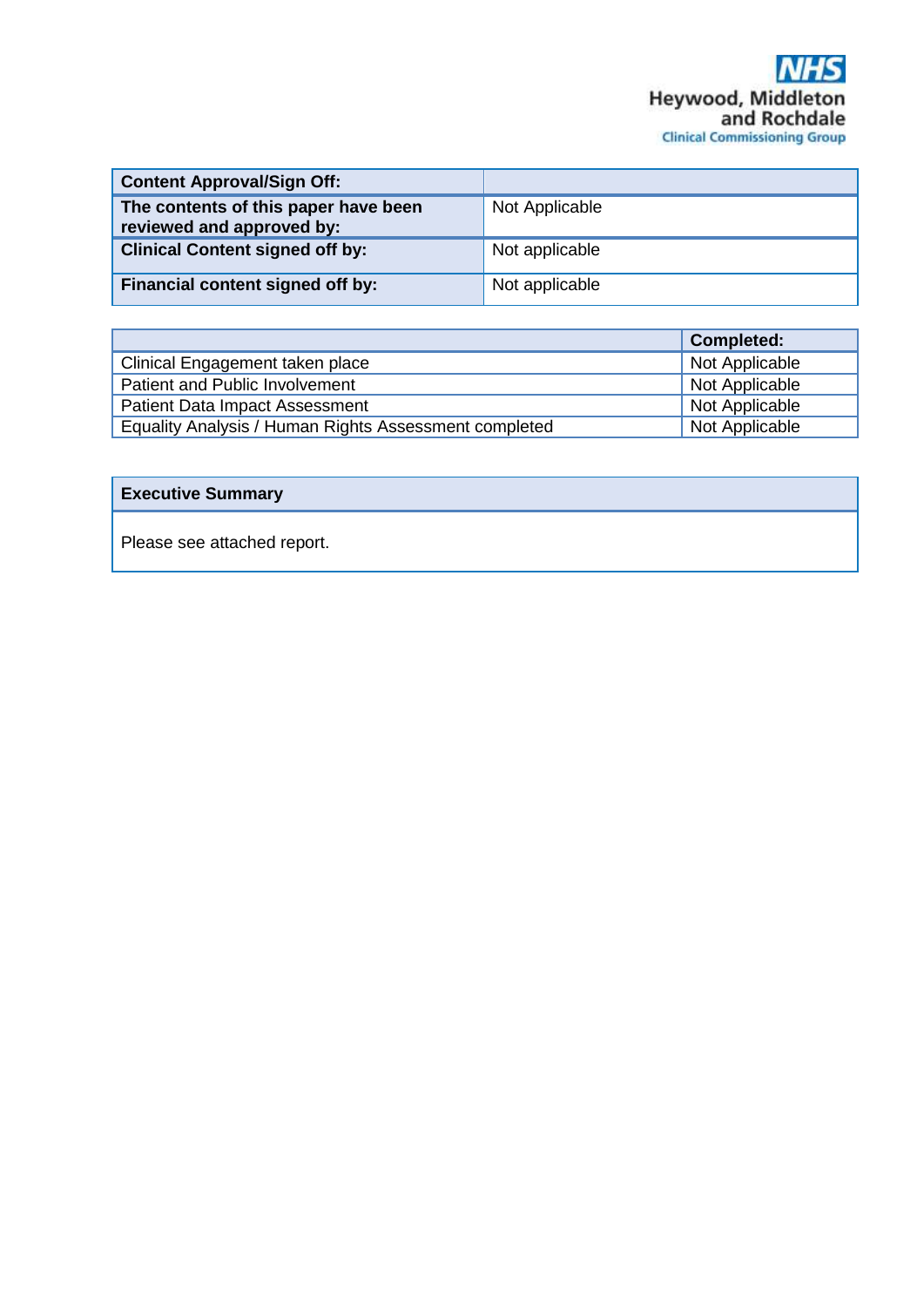

Update for Heywood, Middleton & Rochdale Circle

The last quarter has seen HMR Circle continue to be very busy, in particular working with Rochdale Council and other third sector groups to organise two large scale consultation events aimed at the Borough becoming Age-Friendly as defined by the World Health Organisation.

The first event was at Rochdale Town Hall with 134 in attendance. The 2<sup>nd</sup> event is at Middleton Arena on the  $28<sup>th</sup>$  of June.

The results of these consultation events will be collated by Public Health to form the basis for building an Age-Friendly Rochdale Borough.

Away from these events we continue to be busy. Our statistics for the 1<sup>st</sup> March-1<sup>st</sup> June are: -

126 different social events organised 1637 total combined attendees (Av.13/event) 267 different people attended 118 Practical Jobs completed 46 People used the practical service in that period 259.85 Hours of practical support delivered 4342 Transport Requests received 296 people used the VDS during that period 10 Hours 1-2-1 Befriending 118 Hours Group befriending Over 600 older people have accessed our services during this period

We have also now have two groups aimed at BAME residents. Our BAME group for men with low mood and anxiety meets weekly at Falinge Mews We also have a DEEP group, which is a fortnightly day service for members of the BAME community with low level dementia as well as respite for their carers. This takes place at Khubsurat House.

In addition, we now run the HMR Circle Lunch Club-Club at St Ann's Belfield after taking the group on following the closure of Meadowfields Community.

We have been fortunate enough to secure some monies from the Connecting You fund which has allowed us to take on a new part time member of staff.